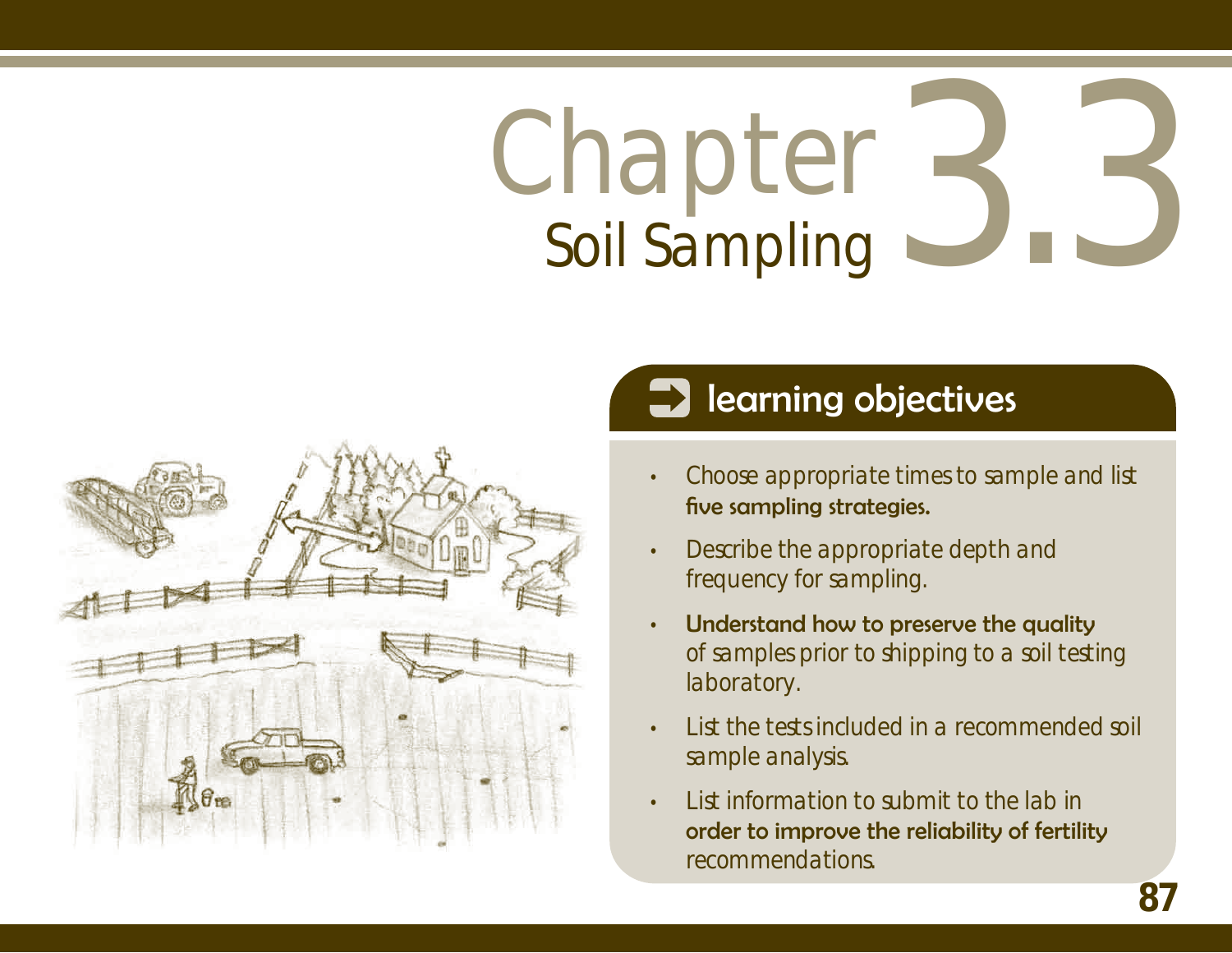

#### **Important Terms**

Table 3.3.1 Key Terms and Definitions

| <b>Term</b>                    | <b>Definition</b>                                                                                                                                             |
|--------------------------------|---------------------------------------------------------------------------------------------------------------------------------------------------------------|
| Fallow                         | The practice of leaving the land uncropped and weed free by means of tillage or chemical<br>vegetation control.                                               |
| <b>Immobile Nutrients</b>      | Nutrients having a very low mobility due to low solubility.                                                                                                   |
| Legume                         | A plant of the botanical family Leguminosae (e.g., pea), which has the ability to fix<br>atmospheric nitrogen through a symbiotic association with Rhizobium. |
| <b>Nutrient Transformation</b> | The process where by a nutrient is changed from one form to another form (e.g., $NH_{4}^+$ changed<br>to $NH2$ ).                                             |
| <b>Remote Sensed Image</b>     | The term generally refers to images (e.g., photos, color infrared, maps) that are generated<br>through the use of instruments aboard aircraft and spacecraft. |
| <b>Residue or Crop Residue</b> | The portion of plant material remaining in the field after harvest (e.g., straw, roots, stems)                                                                |

•

Proper soil sampling is required for accurate soil analyses and reliable nutrient recommendations. Soil analysis provides a "snapshot" of nutrient reserves in the soil, and can be a guide for nutrient applications. Soil samples submitted for analysis should be representative of the field. Obtaining representative samples can be difficult because of soil variability. To get a representative soil sample consider:

- For establishing perennial or fall-sown crops, collect samples about a week prior to seeding and fertilizing.
- In fields with established perennials, sample annually in the spring before active growth begins. •

#### **Fall Sampling**

If spring sampling is not possible, sample in the previous fall after soil temperatures drop below 5 to 7°C. When soils cool to this range, soil microbial processes that affect crop available nutrients (e.g., mineralization) slow down. Consequently, further changes in plant available nutrient levels are minor. Fall sampling allows time to properly process samples, and get test results and nutrient recommendations to develop nutrient application strategies.

In most areas of Alberta, it is generally safe to begin fall sampling by the middle of October. Fall sampling in forage fields can begin anytime after September 1<sup>st</sup>.

#### Timing of sampling •

- Sampling tools •
- Sampling depth •
- Sampling frequency •
- Sampling strategy or parts of fields to sample •
- Appropriate handling of samples •

## **Timing of Sampling**

The ideal time to assess soil nutrient status is just before a crop is actively growing and needs soil nutrients. Use the following guidelines to select an appropriate time to sample:

For spring-sown annual crops collect samples early in spring as soon as the soil has thawed or in the fall once soil temperatures have dropped below 5 to 7 °C (e.g., late October). •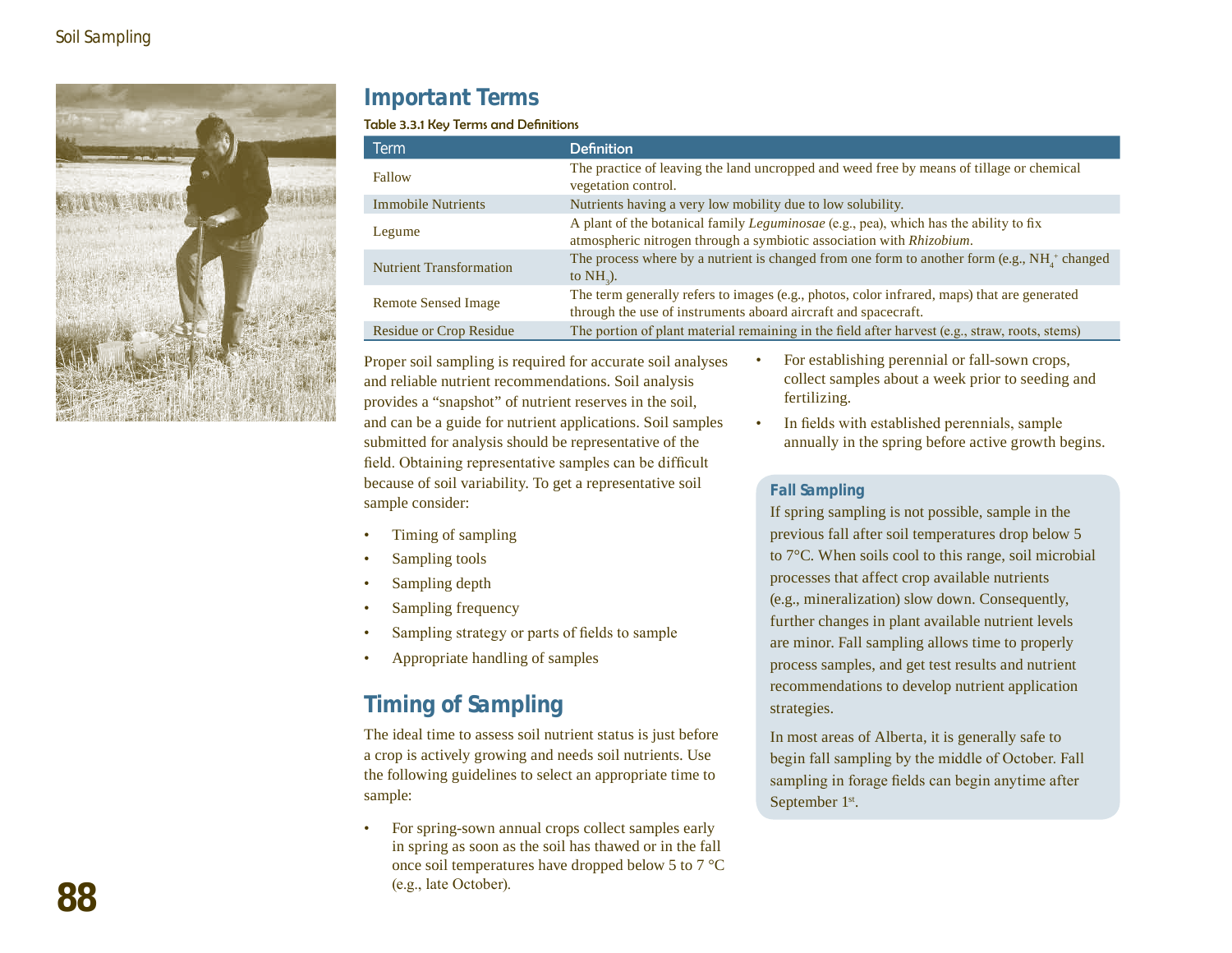

# **s i d e b a r**

**Always sample fields prior to nutrient application. Collecting representative samples from fertilized or manured fields is more difficult.**

# **s i d e b a r**

**Avoid sampling frozen or waterlogged soils. It is difficult to obtain representative samples for these conditions.**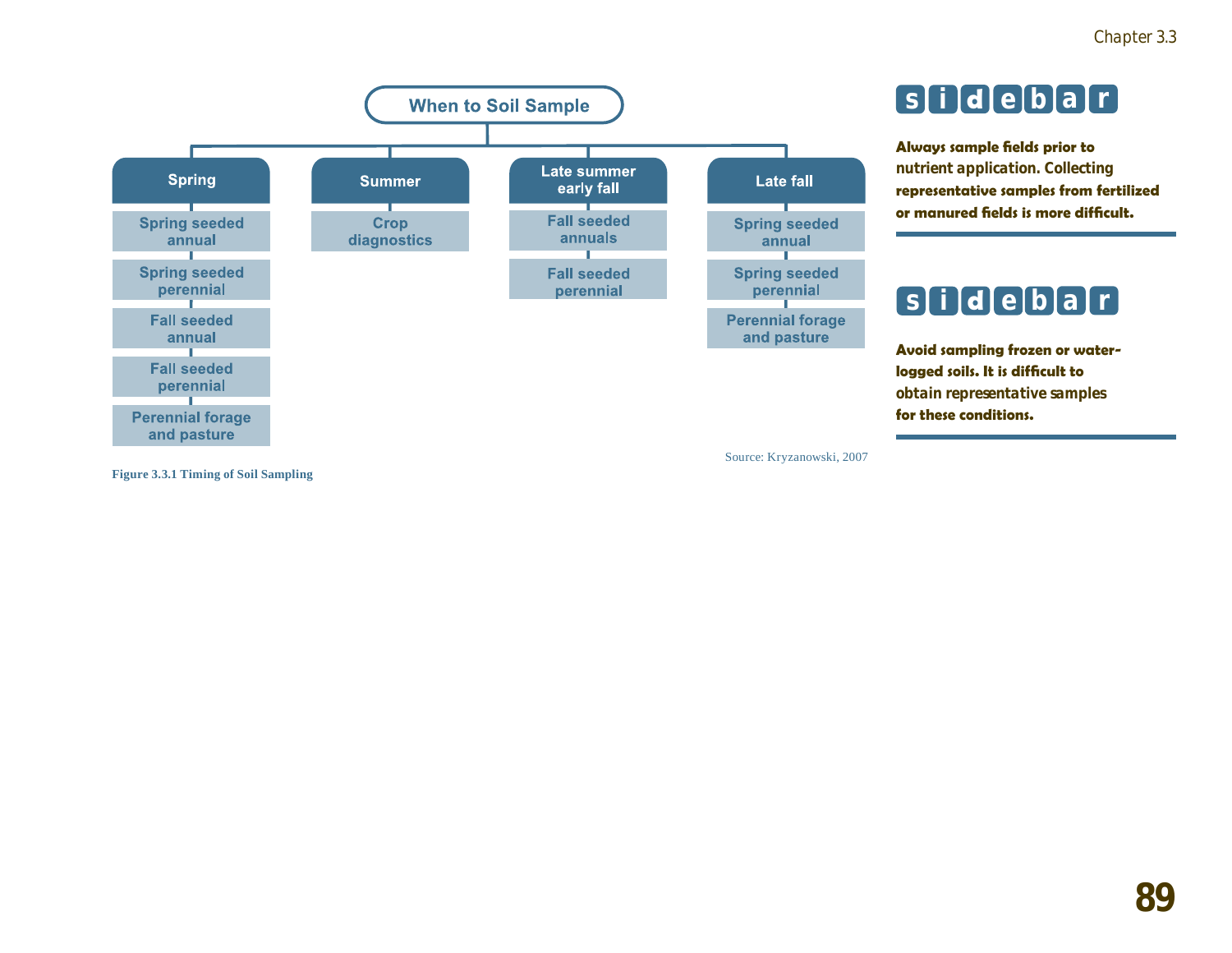#### tip



**Before sampling or having a field sampled, be sure to identify the location of any underground** 

**utilities. Failing to identify these can result in personal risk and financial liability.**

**Call Alberta One-Call at 1-800-940-3447 before sampling to have underground utilities identified.** 

#### tip

**Core samplers allow reliable separation of sampling depths. Auger type samplers result in too much mixing between sample depths, resulting in poor soil samples.** 

#### **Sampling Tools**

Soil sampling tools (Figure 3.3.2) can be purchased from equipment supply companies. Alternatively, sampling equipment can be borrowed from fertilizer dealers, private labs, or crop advisors. For samples deeper than 30 cm (1 ft) truck mounted hydraulic coring equipment is recommended. Many fertilizer dealers offer soil sampling services.



Photos courtesy Crystal Korth, AF and Natural Resource Conservation Service **Figure 3.3.2 Manual and Truck Mounted Soil Sampling Probes**

To collect a quality sample, insert the sampling probe straight into the ground (Figure 3.3.3). Avoid inserting the probe on a slant, because this will reduce the accuracy of the sample.



**Figure 3.3.3 Correct and Incorrect Insertion of a Soil Sampling Probe**

#### **Sampling Depth**

It is recommended that samples be taken from the following depths to get the best estimate of soil nutrient levels to optimize nutrient management:

- 0 to 15 cm (0 to 6 in) •
- 15 to 30 cm (6 to 12 in) •
- 30 to 60 cm (12 to 24 in) •

Soil testing laboratories can develop fertilizer recommendations from a 0 to 15 cm depth sample, but these recommendations make assumptions about nutrient content in deeper layers. More reliable fertility recommendations and better nutrient management decisions can be made when nutrient levels are measured rather than estimated (e.g., for nitrogen and sulphur).

#### **Sampling for Nitrate and Sulphate**

Nitrate nitrogen ( $NO_3$ -N) and sulphate sulphur ( $SO_4$ -S) are mobile nutrients that may be found in significant amounts in the 15 to 60 cm depth. Therefore, N and S fertility recommendations should be based on extractable  $NO_3$  and  $SO_4^2$  contents in a 0 to 60 cm deep soil sample. Nitrogen and S recommendations could be incorrectly estimated if they are solely based on a 0 to 15 cm depth sample. Separate sample depths provide more reliable estimates of  $NO_3$ -N and  $SO_4$ -S in the soil profile.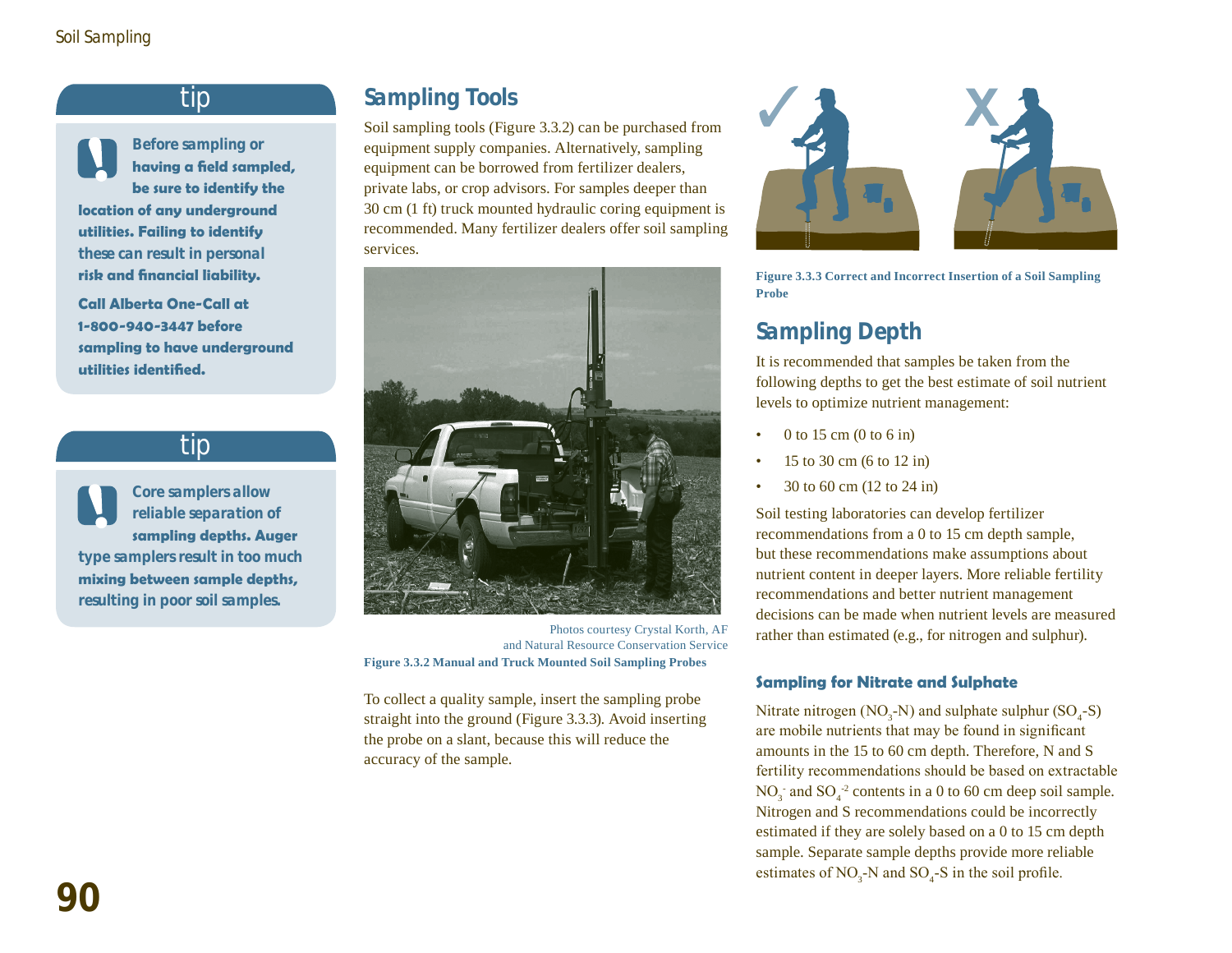Phosphorus and K recommendations are based on the amounts of crop available P and K contained in the 0 to 15 cm depth sample. Generally, most of the plant available P in soil is confined to the plow layer because P is relatively immobile.

#### **Sampling Frequency**

Ideally, all fields should be sampled and tested annually, but this may not always be practical. Alternatively, samples may be taken from representative fields and the resulting recommendations can be used to manage unsampled fields. Fields could also be sampled every other year, with estimates used in years between samplings to make fertility decisions. In both cases, the cost and time requirements associated with sampling are reduced; however, nutrient management decision-making may be less precise.

#### **Sampling Strategies**

Soil variability is a major concern when trying to obtain a representative soil sample. The strategy used to sample a field can address this challenge. Information collected during a site assessment can assist in choosing an appropriate strategy for a particular field.

Some of the sampling strategies that can be followed include:

- Random composite sampling •
- Directed random composite sampling •
- Benchmark sampling •
- Landscape-directed benchmark sampling •
- Grid sampling •

#### **General Soil Sampling Guidelines**

For any soil sampling strategy:

- Take 15 to 20 cores for each representative bulk sample. This number of samples is based on statistical precision. •
- Each core will be segmented into lengths that represent depths of 0 to 15 cm, 15 to 30 cm and 30 to 60 cm. •
- Separate the segmented cores by depth into clean, labeled plastic pails. Thoroughly mix the content of each pail, crushing any lumps in the process. Avoid using metal pails to collect samples because they can alter the results of micronutrient tests.
- Take a single sub-sample (0.5 kg) for each sampling depth and submit for analysis.
- For hilly fields with knolls, slopes, or depressions, take samples from mid-slope positions to get a representative sample of the field average.
- Avoid sampling obvious areas of unusual variability such as: saline areas, eroded knolls, old manure piles, burn piles, haystacks, corrals, fence rows, old farmsteads or any other unusual areas.
- Soils within 15 m (50 ft) of field borders or shelterbelts and within 50 m (150 ft) of built-up roads should be avoided or sampled separately. •
- Always sample prior to manure or fertilizer applications. •

# **s i d e b a r Sampling for Phosphorus and Potassium**

**Under AOPA, fields that will receive manure must be soil tested a minimum of once every three years.**



# **s i d e b a r**

**Recall that soil analysis requirements under AOPA require a sample representing the entire 0 to 60 cm**  (0 to 24 in) depth to measure NO<sub>3</sub>-N.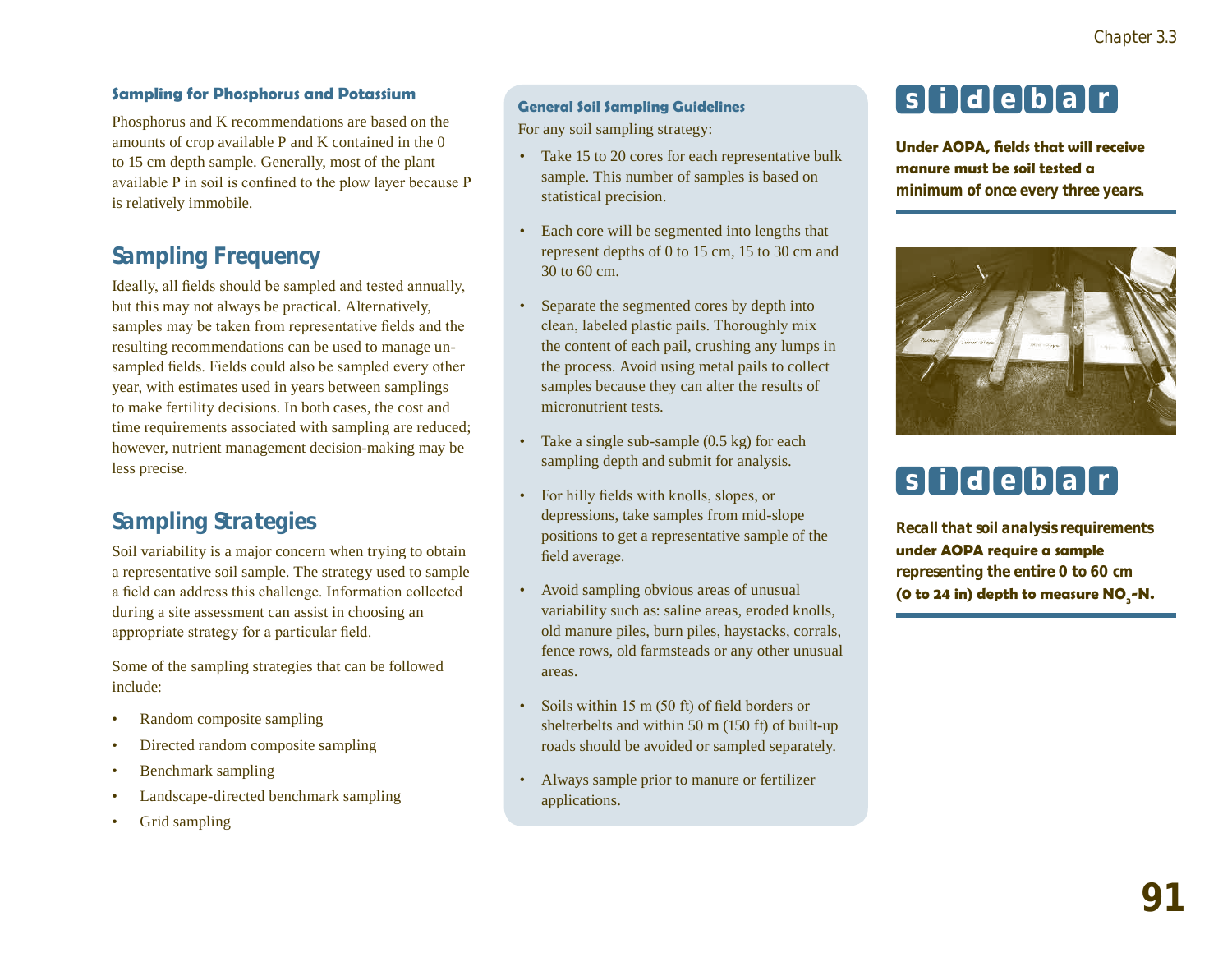#### Soil Sampling

#### more info



**A list of labs that analyze soil samples is included in the Appendices.**



#### **Random Composite Sampling**

Random composite sampling involves taking samples in a random pattern across a field, while avoiding unusual or problem soil areas (Figure 3.3.4). This strategy is most appropriate for fields less than 30 ha (80 ac), that have been uniformly cropped in the recent past and have little natural variation. This is the most common method of sampling presently used in Alberta.

For random sampling, collect cores from 15 to 20 sites and separate each core by depth (see General Soil Sampling Guidelines) to obtain representative bulk samples for each depth.



 $\blacktriangleright$  = Probe site **Figure 3.3.4 Random Composite Sampling Pattern.**

#### **Directed Random Sampling**

Directed or managed random sampling is a modified version of a random sampling strategy (Figure 3.3.5). This pattern is suited to fields or areas where it is difficult to identify a single dominant area that would represent most of the field.

Sub-divide the field into management zones based on unique characteristics. For instance, if there are noticeable differences in yield throughout a field, management zones might be comprised of belowaverage, average and above-average yielding areas. Take 15 to 20 cores (see General Soil Sampling Guidelines) randomly from each management zone. A single field may require several bulk samples depending on the number of management zones.

This strategy might also be appropriate for areas with more than one soil type, fields with hummocky (rolling) landforms, and fields under strip-crop management.



**Figure 3.3.5 Directed Random Sampling Pattern** 

#### **Benchmark Sampling**

Benchmark sampling involves selecting a small (30 m by 30 m) representative site on a field (Figure 3.3.6). This site is used as a guide for fertilizing that entire field. Select probe sampling sites in a grid pattern within the benchmark area and prepare a composite sample for each soil depth. Sampling from the same small area each year reduces sampling variability and better reflects changes in soil nutrient level from year to year. Benchmark sampling sites should be marked with a GPS or by other means.



**Figure 3.3.6 Benchmark Sampling Pattern**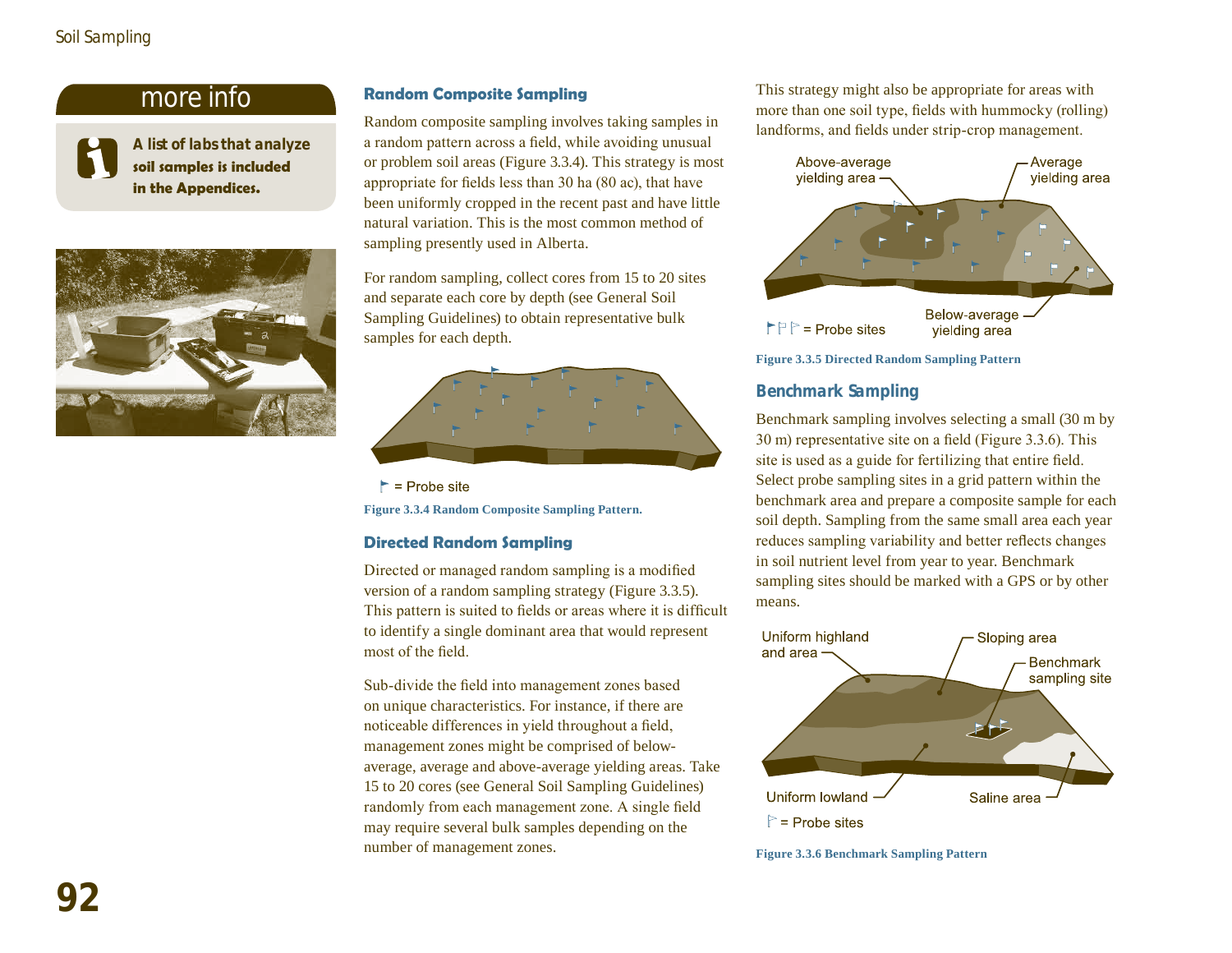When first using this strategy, it can be difficult to select a benchmark site that best represents a field. Therefore, in the first year, it may be necessary to sample and analyze a number of potential benchmark sites. Initially, the costs for laboratory analysis will be higher but the most representative benchmarking site will be identified. If a single site does not adequately represent a field, it may be necessary to maintain multiple benchmark areas (i.e., directed benchmark sampling, see next section).

#### **Selecting a Benchmark Site**

When selecting a benchmark site, look for features such as soil colour and landscape to identify where different soil types occur. Select a site that has characteristics similar to most of the field or the dominant soil type.

Observe crop development patterns to assist in identifying different soil conditions. At the beginning of the growing season differences in crop establishment and vigor are more apparent, making a representative location easier to identify. Potential benchmark sites can also be selected based on yield, aerial photos or topographic maps.

Benchmarking is rapidly gaining popularity in Alberta, particularly with increased use of GPS. GPS coordinates help to identify and locate the benchmark site for sampling each year.

#### **Directed Benchmark Sampling**

Directed benchmark sampling is a variation on the benchmark technique. It involves establishing multiple benchmark areas and management zones, based on topography or other characteristics (Figure 3.3.7).

This strategy can be used when major areas within fields have distinct and well-defined features related to moisture (e.g., texture, slope). Management zones can be identified using soil surveys, detailed elevation mapping, aerial black and white photographs, yield maps or remote sensed images.



 $\Gamma \Gamma \Gamma =$  Probe sites

**Figure 3.3.7 Landscape Directed Benchmark Sampling Pattern** 

Directed benchmark sampling is only warranted if distinct areas are managed individually. For example, a soil analysis from a benchmark site in a low area suggests that it might respond to higher rates of N compared to a benchmark site on an upland area. Even without variable rate application capabilities, N application could be increased by other means to optimize yield in low areas.

#### **Grid Sampling**

Grid sampling is the most intense and expensive sampling strategy (Figure 3.3.8). It uses a systematic method to reveal fertility patterns and assumes there is no topographic reason for fertility patterns to vary within a field.

For grid sampling, a field is divided into small areas or blocks. A sample location within each block (e.g., the center point) is sampled 3 to 10 times. Sampling frequency may range from one sample from each 60 m  $\times$ 60 m (0.5 ac) area of the field to one sample from each 2 ha (5 ac) of the field. In general, the smaller the sampling unit, the greater the accuracy.

#### tip

**Experience from the United States indicates that a sampling density of one bulk sample per acre is required to provide accurate information for variable rate fertilization. Sampling larger areas may still provide useful information about the extent of field variability.**

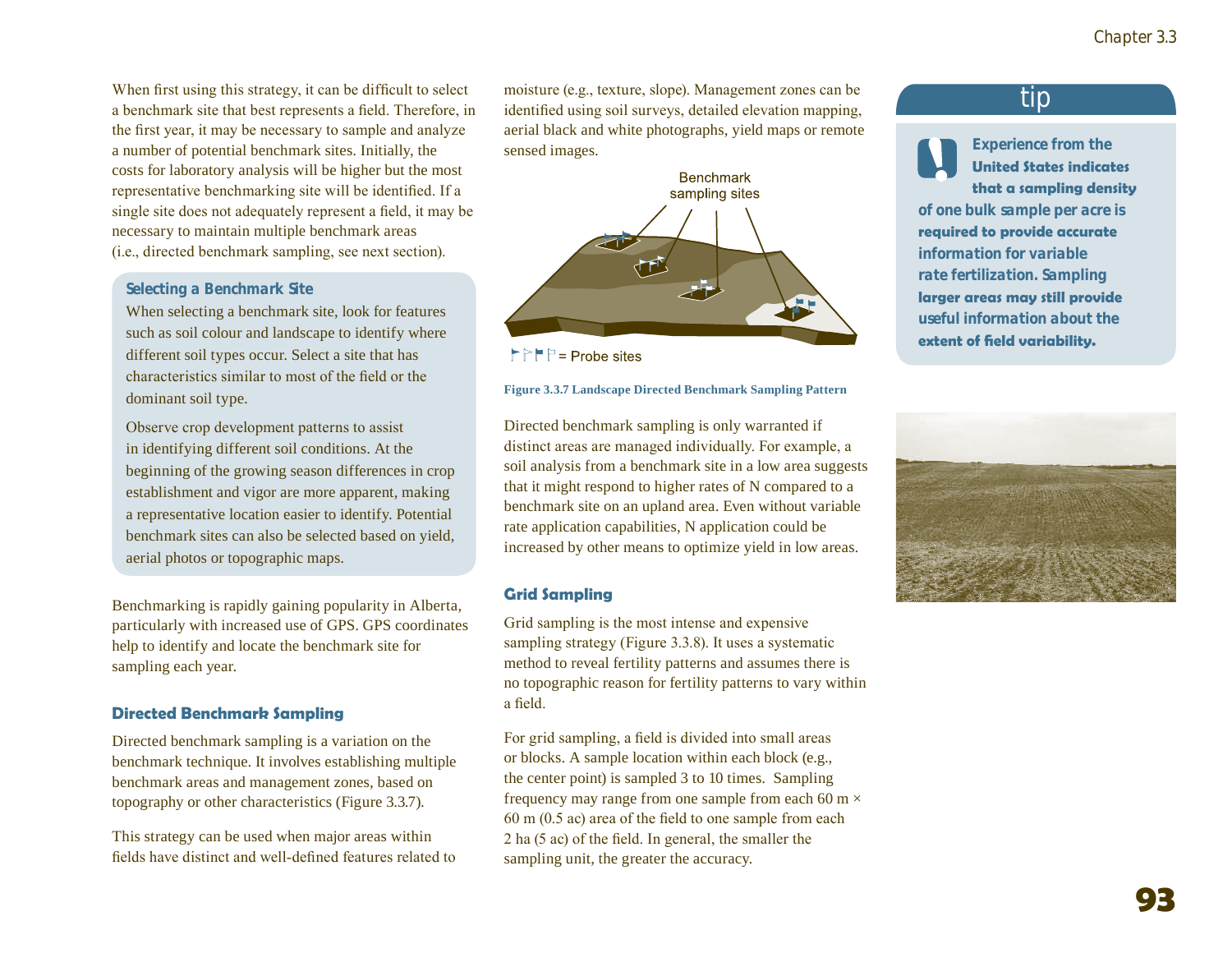#### tip

**Prior to soil sampling, contact the soil testing laboratory for more information regarding handling and shipping soil samples. In many cases, the lab will provide collection containers and/or shipping bags along with forms requesting information on cropping and management history of the sampled field. This information is used with test results to develop fertilizer recommendations. Some labs offer reduced rates for large numbers of samples or may pay the shipping costs.**

#### more info

**For more information on soil analysis requirements and other requirements under AOPA, search Ropin' the Web (keyword: AOPA), or contact the Publications Office** 

The major benefit of grid sampling is that a field map can be prepared for each nutrient which can facilitate variable rate fertilizer application. However, the cost of analyzing the required number of samples makes this technique uneconomical for many producers.



 $\triangleright$  = Probe sites

**Figure 3.3.8 Grid Sampling Pattern** 

#### **Selecting the Appropriate Soil Sampling Strategy**

The suitability of various sampling strategies is based on field variability or sampling intensity, relative cost and the amount of information desired (Figure 3.3.9).



Source: Kryzanowski, 2007 **Figure 3.3.9 Suitability of the Various Sampling Strategies** 

#### **Soil Sampling and AOPA**

Under AOPA, confined feeding operations (CFOs) in Alberta that apply less than 500 tonnes (550 tons) of manure, compost or composting materials annually are exempt from the required soil analysis prior to land application. However, producers applying more than this amount require a soil analysis for fields scheduled to receive the material. For these fields, a test no older than three years is required (with the exception of soil texture, which is a one-time analysis) and must include:

- Extractable nitrate nitrogen  $(NO<sub>3</sub>-N)$  in the 0 to 60 cm  $(0 \text{ to } 24 \text{ in})$  depth.
- Electrical conductivity (EC) in the 0 to 15 cm  $(0 to 6 in)$  depth.

#### **Handling and Shipping Soil Samples for Analysis**

Proper handling of soil samples prior to analysis will help ensure reliable test results. This section will describe proper handling techniques for moist samples, drying samples before shipping, and shipping samples.

#### **Handling Moist Samples**

If possible, moist samples should be delivered to the laboratory on the day they are collected. If this is not possible, samples can be refrigerated for a couple of days or frozen for a longer period. Refrigerating or freezing the samples stops microbial activity. This activity could result in nutrient transformations and affect the results of the analysis. Ensure moist samples spend no more than two days in transit.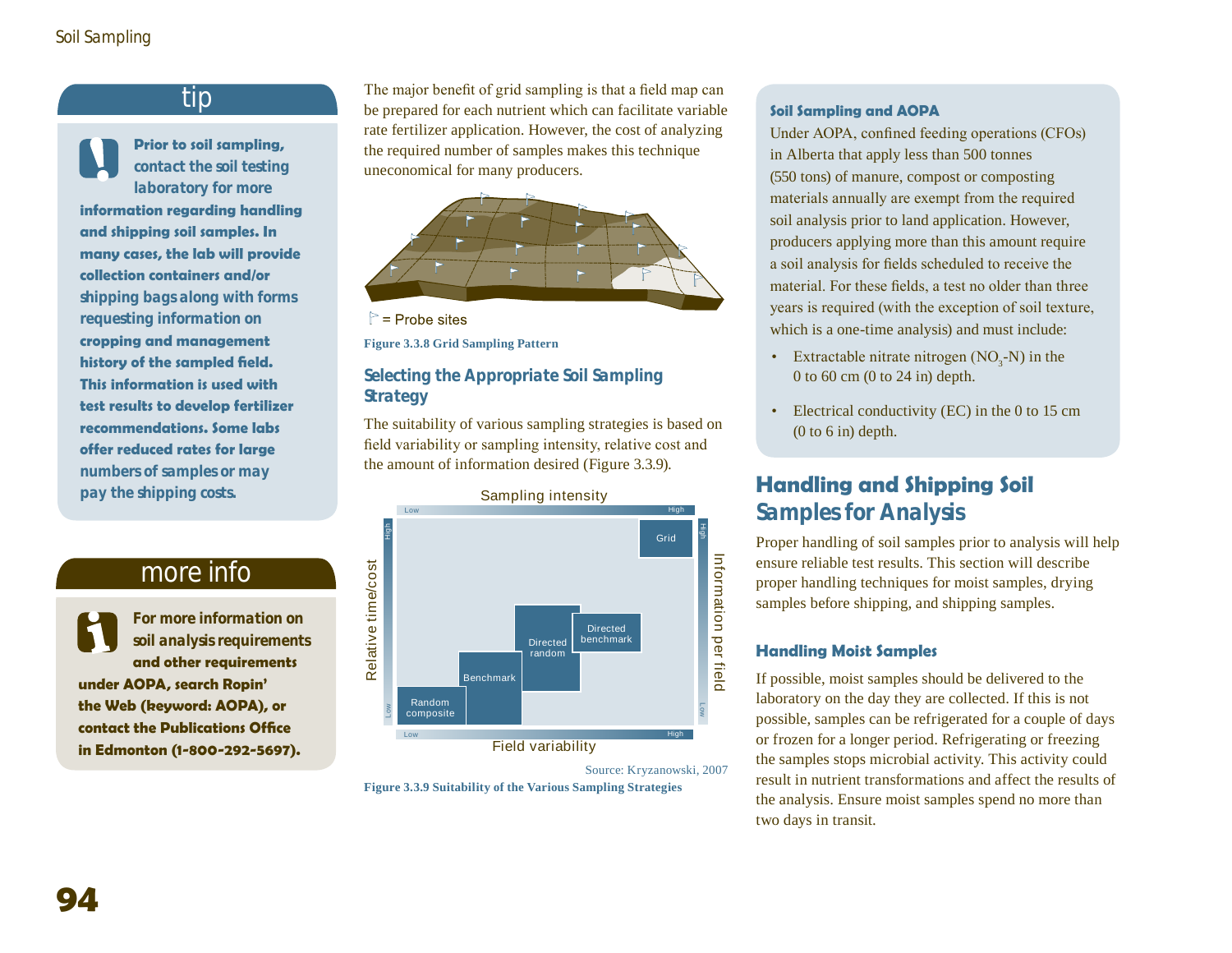#### **Drying Samples Prior to Shipping**

If samples cannot be sent to the laboratory immediately, they can be air dried by:

- Spreading out each soil sample on a clean surface (aluminum pans, plastic trays, etc.). •
- Allow the sample to completely air dry at a temperature no more than 30°C. If desired, a fan may be used to ensure constant airflow over samples to enhance drying. Do not dry in an oven, microwave or at a high temperature. This can change the levels of some nutrients, invalidating test results, and fertilizer recommendations. •

#### **Shipping Samples**

When shipping samples to the soil testing laboratory:

- Fill the soil sample bags or cartons with 0.5 kg (1 lb) of soil. •
- Label each container with the information specified by the testing facility including: date of sampling, field number, contact name and sample depth. •
- Complete an information sheet on cropping and fertilizer history. Note in detail where unusual problems exist. •
- Ensure that samples do not become contaminated with anything that might invalidate test results (e.g., fertilizer). •

### **Laboratory Analyses**

Consult the soil testing laboratory regarding available analysis packages. Typical soil analyses packages for surface (0 to 15 or 0 to 30 cm) agricultural soils should include soil analyses for:

- extractable nitrate nitrogen •
- available P •
- available K •
- extractable sulphate sulphur •
- soil pH •
- salinity (electrical conductivity) •

Nitrate and sulphate analysis should be completed for subsurface soil samples (15 to 30 and 30 to 60 cm). If high levels of  $NO_3$ -N or available P are suspected, ask the lab to dilute the extract to get exact  $NO_3^-$  and available P levels.

Additional analyses can also be requested for:

- micronutrients (boron, chloride, copper, iron, manganese or zinc) •
- organic matter •
- texture (usually a one-time analysis) •

#### **Information to Submit with Samples**

Soil samples should always be accompanied by information about the site, cropping expectations and management. This will put soil analysis results in context and lead to relevant fertility recommendations. Some of the information that should be submitted includes:

- **Legal land description or location:** This information is used to make assumptions about precipitation, soil zone, organic matter content, and length of the growing season. It can also be used to identify samples sent for analysis and for field records. **•**
- **Planned crop rotation:** Planned rotation is used to determine fertility and nutrient requirements, which should be based on provincial yield response curves. The planned crop rotation will have implications for nutrient management due to differences in crop nutrient demand. Fertility recommendations based on test results can be developed for several different crops. Economics can then be factored into decisionmaking based on recommendations. **•**

#### tip

**Use a reputable soil testing laboratory that uses Alberta** 

**data to determine fertilizer recommendations. Keep a copy of sample information sheets and a completed field plan of the area represented by each sample. Follow the packing and shipping instructions provided by the lab.** 



# **s i d e b a r**

**Information sheets, soil sample cartons, and shipping boxes are available from soil testing laboratories.**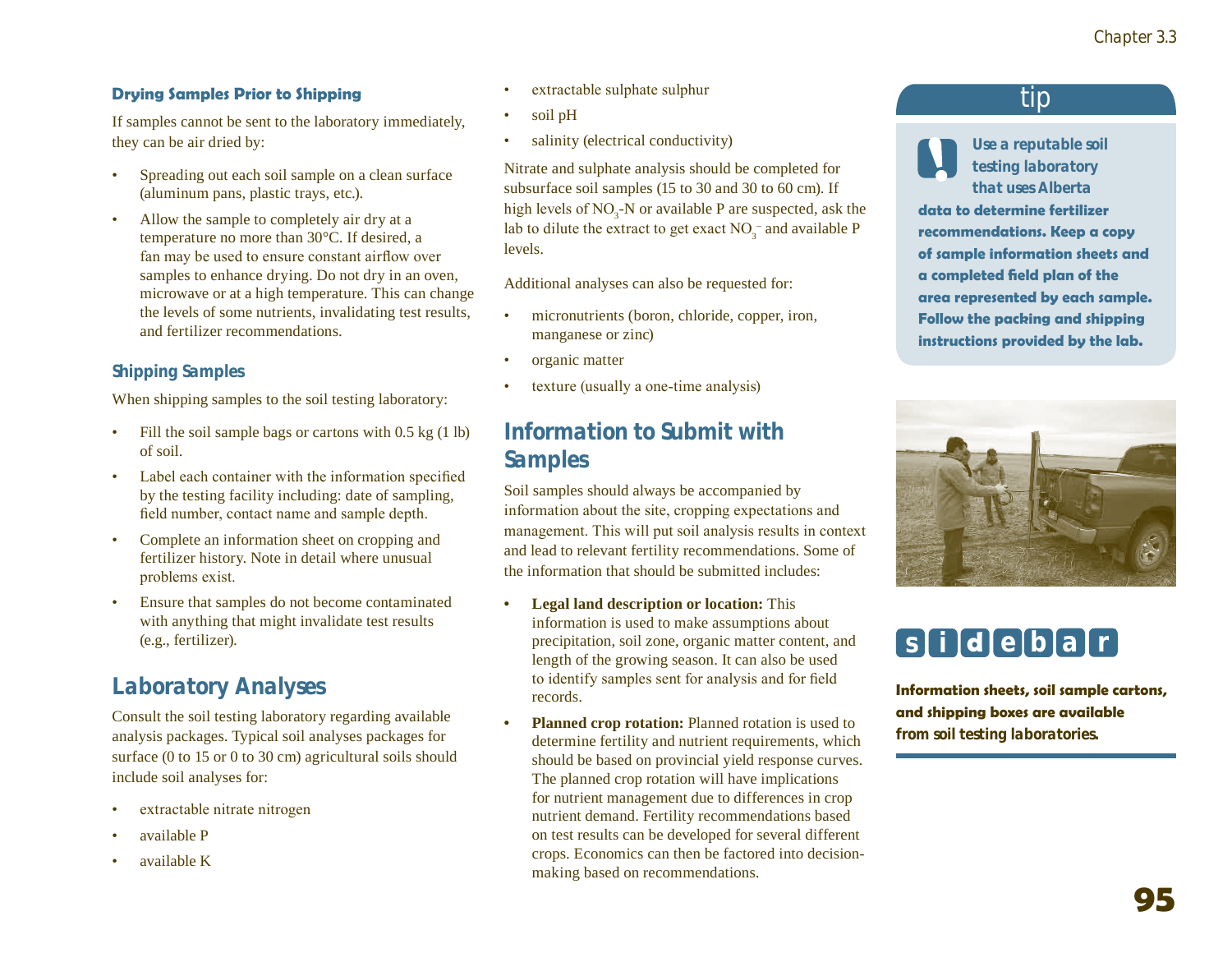#### tip

**•**

**Realistic yield goals may be estimated from historical yields, seed providers, regional variety trials, provincial averages, agronomists or service providers, specialists at the Ag-Info Centre, county offices or regional applied research associations.** 



- **Realistic yield goals:** A realistic yield goal is one that is achievable for a crop grown in a given area under a particular management system. Yield goals must take into consideration previous year's crop, current and predicted moisture conditions, crop varieties, and time of year.
- **Previous crop:** This is particularly important if the previous crop was a legume or if the field was fallowed. Soil available N levels after fallow are generally higher and should be reflected in the soil analysis results. Legume residues will also provide N to subsequent crops; however, this N will not be detected in a standard soil analysis but will factor into fertility recommendations made by the lab. **•**
- **Irrigated versus non-irrigated land:** Productivity (i.e., potential yield) and fertility recommendations will be higher for irrigated crops. **•**
- **Residue management:** Crop residues have implications for nutrient availability to subsequent crops. Cereal and oilseed residues will immobilize nutrients reducing availability for the immediate needs of subsequent crops. Fertilizer recommendations are lower when straw is baled and removed than when it is spread. **•**
- **Manure and fertilizer application history:** When making fertility recommendations, labs will consider previous nutrient applications (type or rates). When soil samples are taken immediately following manure or fertilizer application, some nutrients (e.g.,  $NH<sub>4</sub>$ <sup>+</sup>) will not show up in standard soil analysis results. Likewise, organic nutrients from previous manure applications will become available gradually during the growing season and will not be reflected in test results. Without the nutrient application history, fertility recommendations may be inflated. **•**
- **Moisture conditions:** Yield response is closely tied to moisture conditions. By reporting this information to the lab, fertility recommendations will be adjusted accordingly. **•**